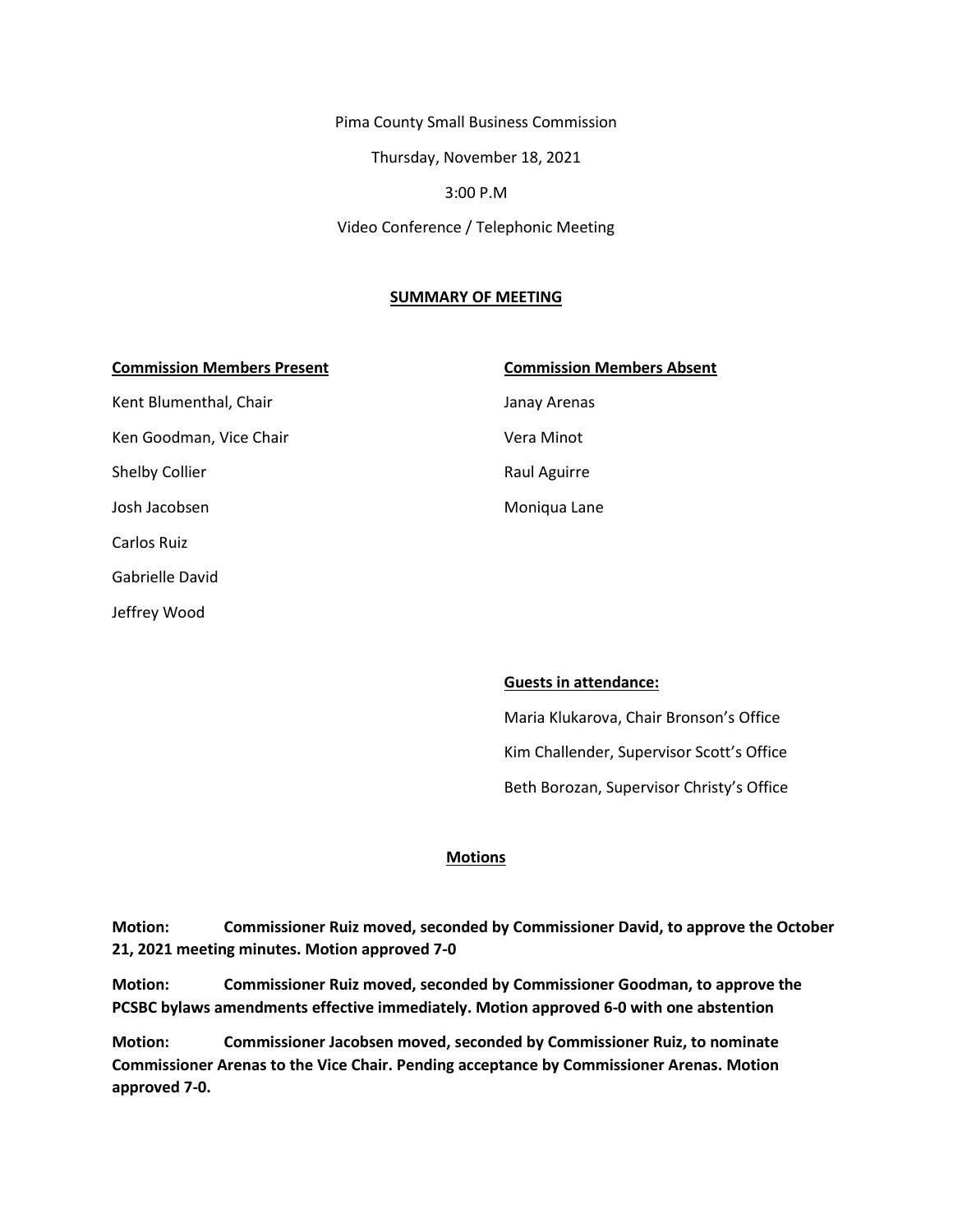**Motion: Commissioner Jacobsen moved, seconded by commissioner Collier, to nominate Commissioner Ruiz to the Chair. Motion approved 7-0.**

**Motion: Commissioner Ruiz moved, seconded by Vice Chair Goodman to adjourn the meeting. Motion passed 7-0**.

## 1. Call to Oder

The meeting began at 3:07pm

## 2. Roll Call

Roll call was conducted by Patrick Cavanaugh to start the meeting. Commission quorum was confirmed.

## 3. Chair's Report: (Blumenthal)

- a. Review of Small Business Commission videoconference meeting protocols.
- b. Review 11/18/21 SBC meeting agenda.

Chair Blumenthal noted Pima County Administrator Chuck Huckelberry's health issue and extended the Commission's wishes for a speedy recovery. He also provided an overview of the meeting protocols and procedures, and provided the agenda overview.

## 4. Call to the Public (Blumenthal)

Kim Challender, Maria Klukarova and Beth Borozan announced their attendance and greeted the Commission.

## 5. Approval of Meeting Minutes (Blumenthal)

a. October 21, 2021

# **MOTION: Commissioner Ruiz moved, seconded by Commissioner David, to approve the October 21, 2021 meeting minutes. Motion approved 7-0**

- 6. Coordinator's Report & Updates (Coordinator Patrick Cavanaugh)
	- a. Timing of BOS consideration of PCSBC-approved bylaws amendments.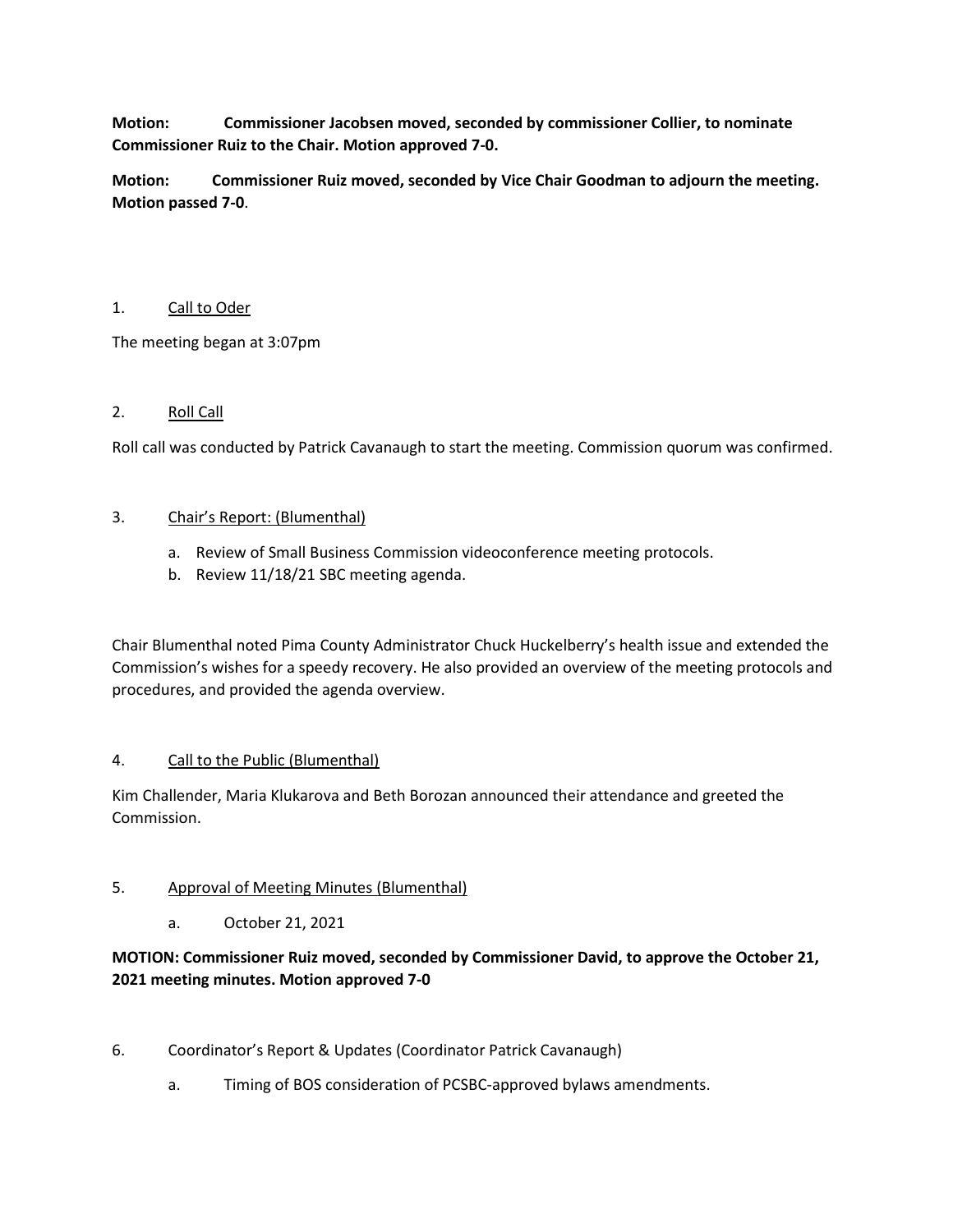Mr. Cavanaugh advised the Commission the PCSBC bylaws did not meet the November deadline for BOS review and approval due to needed coordination for the legal review. He stated the issue remains that the bylaws amendments may not be required to be approved by the Board of Supervisors if they do not substantially modify previous Board ordinances. Chair Blumenthal directed that the bylaws be adopted by the Commission.

b. Status of PCSB in-person meetings (standing agenda item)

Mr. Cavanaugh advised the Commission there was no substantive discussion of the subject during the last Board of Supervisors meeting and virtual meetings will continue indefinitely.

c. Pima County minimum wage

Mr. Cavanaugh advised the Commission there was no action or direction regarding this subject on the last Board of Supervisors meeting and advised the City of Tucson voters did pass the minimum wage.

d. COVID-19 Update

Mr. Cavanaugh summarized for the Commission the two memos he sent the Commission from Pima County Administration regarding COVID-19 and the rising infection rate in Pima County.

e. Questions from the Commission

Vice Chair Goodman asked Mr. Cavanaugh if the County was conducting any mandates or business restrictions due to the COVID-19 surge. Mr. Cavanaugh replied there were none, summarized the Board's recent actions and noted the masking mandate has no civil or criminal enforcement provisions.

# 7. Unfinished Business

There was no discussion.

- 8. New Business
	- a. Action: Implementation of PCSBC-approved bylaws amendments

## (Exhibit A-Restarted SBC Bylaws) (Blumenthal)

# **Motion: Commissioner Ruiz moved, seconded by Vice Chair Goodman, to approve the PCSBC bylaws amendments effective immediately. Motion approved 6-0 with one abstention**

Commissioner Collier abstained.

b. Action: Nomination of Pima County Small Business Commission officers for 2022-2023

Vice Chair – Nominees: Commissioner Arenas

**Motion: Commissioner Jacobsen moved, seconded by Commissioner Ruiz, to nominate Commissioner Arenas to the Vice Chair. Pending acceptance by Commissioner Arenas. Motion approved 6-0**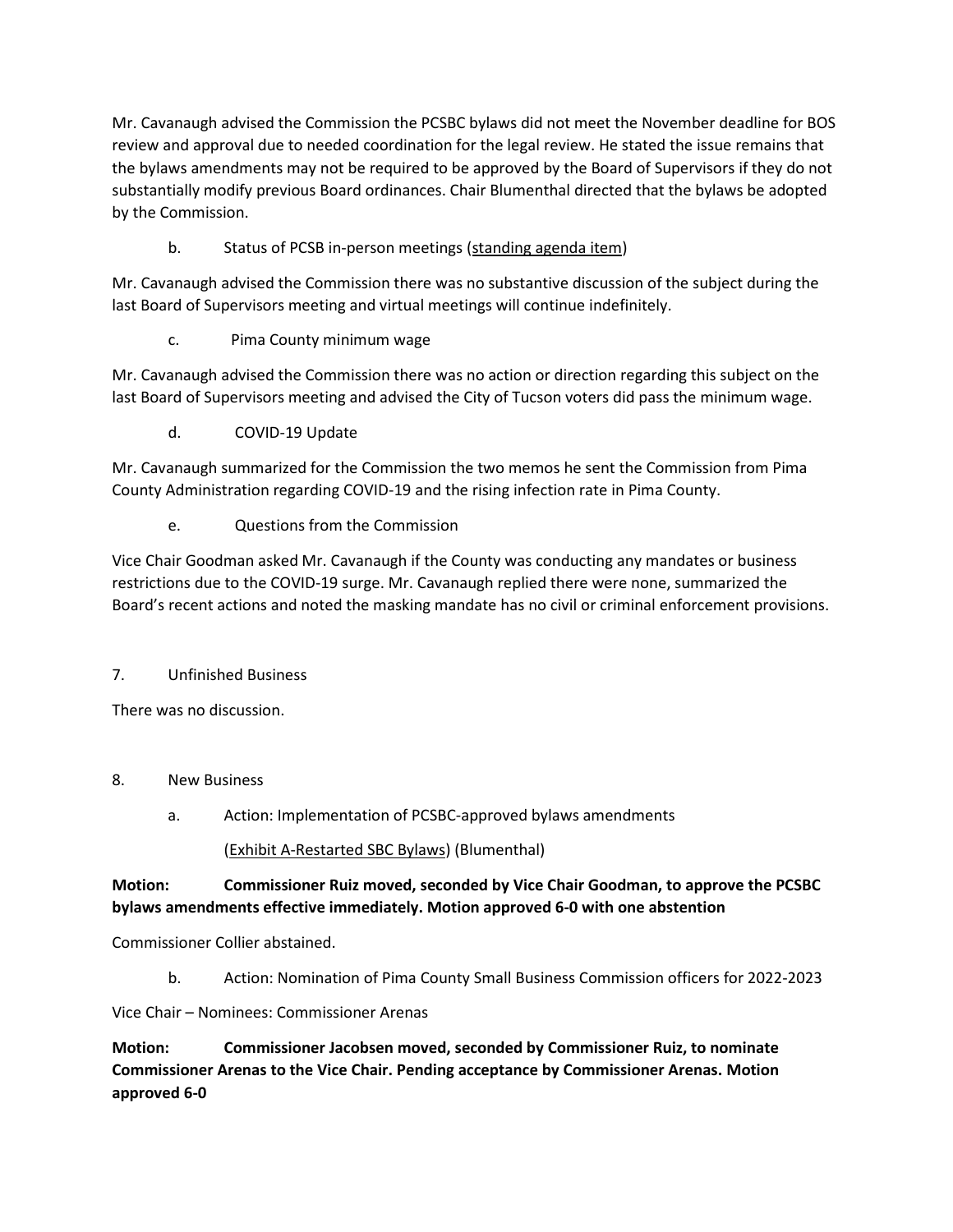Chair- Nominees: Commissioner Ruiz

# **Motion: Commissioner Jacobsen moved, seconded by commissioner Collier, to nominate Commissioner Ruiz to the Chair. Motion approved 6-0**

c. Action: Selection of 2021 Small Business Awardees (Blumenthal)

The Commission reviewed and discussed the applications by category. Chair Blumenthal asked the Commissioners for their top 5.

After several discussions by the Commission, the 3 winners were selected.

Marcus Engineering LLC, Make Way for Books and The Why Not Travel Store, LLC .

d. Action: Discussion of idea to enhance PCSBC bylaws purpose (#2), "To Facilitate communication between the County and small businesses"

Chair Blumenthal Recommendation: To advise the Board of Supervisors to establish a new voluntary 'opt-in' Pima County subscription service topic, entitled "Small Business'; further, direct appropriate County staff to collaborate with the Pima County Small Business commission to establish and provide initial content for the new subscription service no later than February 1, 2022.

There was discussion between all Commissioners and the recommendation was agreed to.

e. Action: City of Tucson water rates increase for customers in unincorporated Pima County (Goodman)

Vice Chair Goodman suggest the Commission Support Pima County in this issue with the City of Tucson.

The Commission will send out a letter to the Board of Supervisors in opposition to the City of Tucson water rate plan noting the financial impact to small businesses in unincorporated Pima County.

## 9. JTED Update (Goodman)

a. Support for JTED 4<sup>th</sup> year funding in 2022 AZ legislature (Goodman/Blumenthal)

No report. Chair Blumenthal asked Vice Chair Goodman to inform the Small Business Commission when JTED has identified its funding needs for FY 2022 so the Commission can better advocate for JTED programing.

- 10. Commissioner Updates
	- a. Commissioner Ruiz: Report on 10/22/21 videoconference Pima County Strategic Planning Meeting for Digital Access, inclusion, and Adoption

Commissioner Ruiz provided an update on this program and informed the Commission it was a good program for many communities especially rural communities.

b. Other?